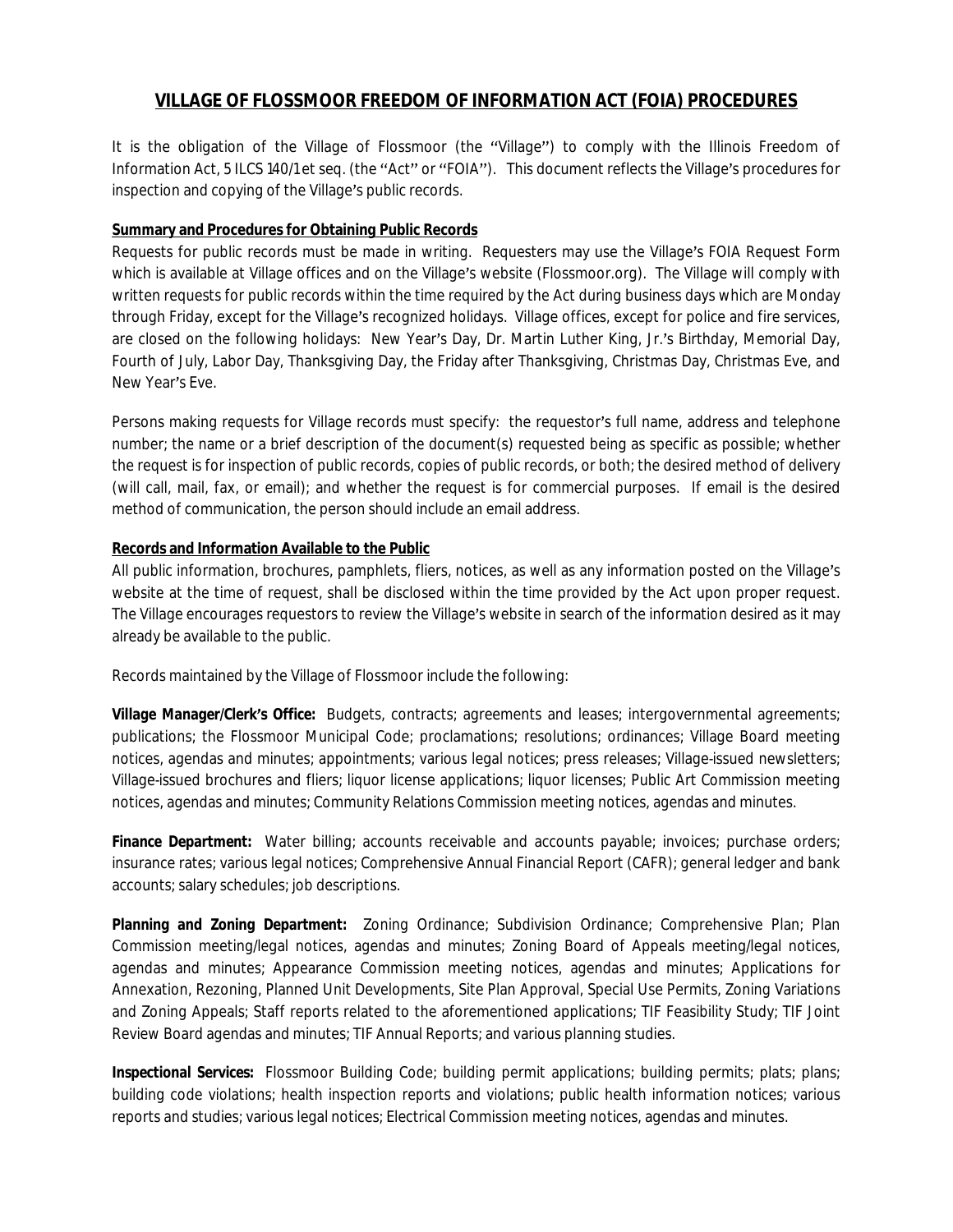*Police Department:* Incident and traffic crash reports; alarm, animal, bicycle, and vehicle registrations; vehicle sticker records; arrest records and citations; sex offender registrations; Uniform Crime Report records; various legal notices; Police and Fire Commission meeting notices, agendas and minutes; Police Pension Board meeting notices, agendas and minutes.

*Fire Department:* Fire inspection reports; ambulance records; hazardous materials reports; various legal notices; Fire Pension Board meeting notices, agendas and minutes; Foreign Fire Insurance Board meeting notices, agendas and minutes.

*Public Works Department:* Construction/infrastructure improvement project studies and reports; vehicle maintenance records; various surveys, reports and studies associated with the planning of construction and infrastructure improvement projects; various legal notices.

# **Freedom of Information Act Officers**

The Village of Flossmoor has designated by resolution several Freedom of Information Act officers to assist with the administration of the Freedom of Information Act. The most recent resolution establishing the Village's Freedom of Information officers was Resolution #10-2, approved on January 18, 2010. Freedom of Information requests should be submitted to the designated Freedom of Information officer(s) at the following locations:

| Department                   | <b>Designated Employee and Title</b>                                                               | <b>Request Address</b>                        |
|------------------------------|----------------------------------------------------------------------------------------------------|-----------------------------------------------|
| Administration               | Bridget A. Wachtel, Village Manager<br>Allison Matson, Assistant Village Manager                   | 2800 Flossmoor Road, Flossmoor, IL 60422      |
| Finance                      | Scott Bordui, Finance Director<br>Ann Novoa, Assistant Finance Director                            | 2800 Flossmoor Road, Flossmoor, IL 60422      |
| Planning & Zoning            | Scott Bugner, Building & Zoning<br>Administrator                                                   | 2800 Flossmoor Road, Flossmoor, IL 60422      |
| <b>Inspectional Services</b> | Scott Bugner, Building & Zoning<br>Administrator                                                   | 2800 Flossmoor Road, Flossmoor, IL 60422      |
| Police                       | Tod Kamleiter, Chief of Police<br>Clint Wagner, Deputy Chief of Police                             | 2800 Flossmoor Road, Flossmoor, IL 60422      |
| Fire                         | Robert Kopec, Fire Chief                                                                           | 2800 Flossmoor Road, Flossmoor, IL 60422      |
| <b>Public Works</b>          | John Brunke, Director of Public Works<br>Dan Milovanovic, Asst. Director of Public<br><b>Works</b> | 1700 Central Park Avenue, Flossmoor, IL 60422 |

# **Fees**

According to the Act, except when a fee is otherwise fixed by statute, a public body may charge fees reasonably calculated to reimburse its actual cost for producing and certifying public records and for the use by any person of the equipment of the public body to copy records.

Copies:

- $\checkmark$  Black and white, letter, legal, or ledger first 50 pages free
- $\checkmark$  Additional pages .15 per page
- $\checkmark$  Color: reproduction in house .06 per page; outsourced actual cost
- $\checkmark$  Non-letter, non-legal, non-ledger actual cost
- $\checkmark$  Plat/plan copies actual cost
- $\checkmark$  Electronic medium actual cost
- $\checkmark$  Certification \$1.00 per document

2 Village of Flossmoor Freedom Of Information Act (FOIA) Procedures (REVISED JULY 7, 2021)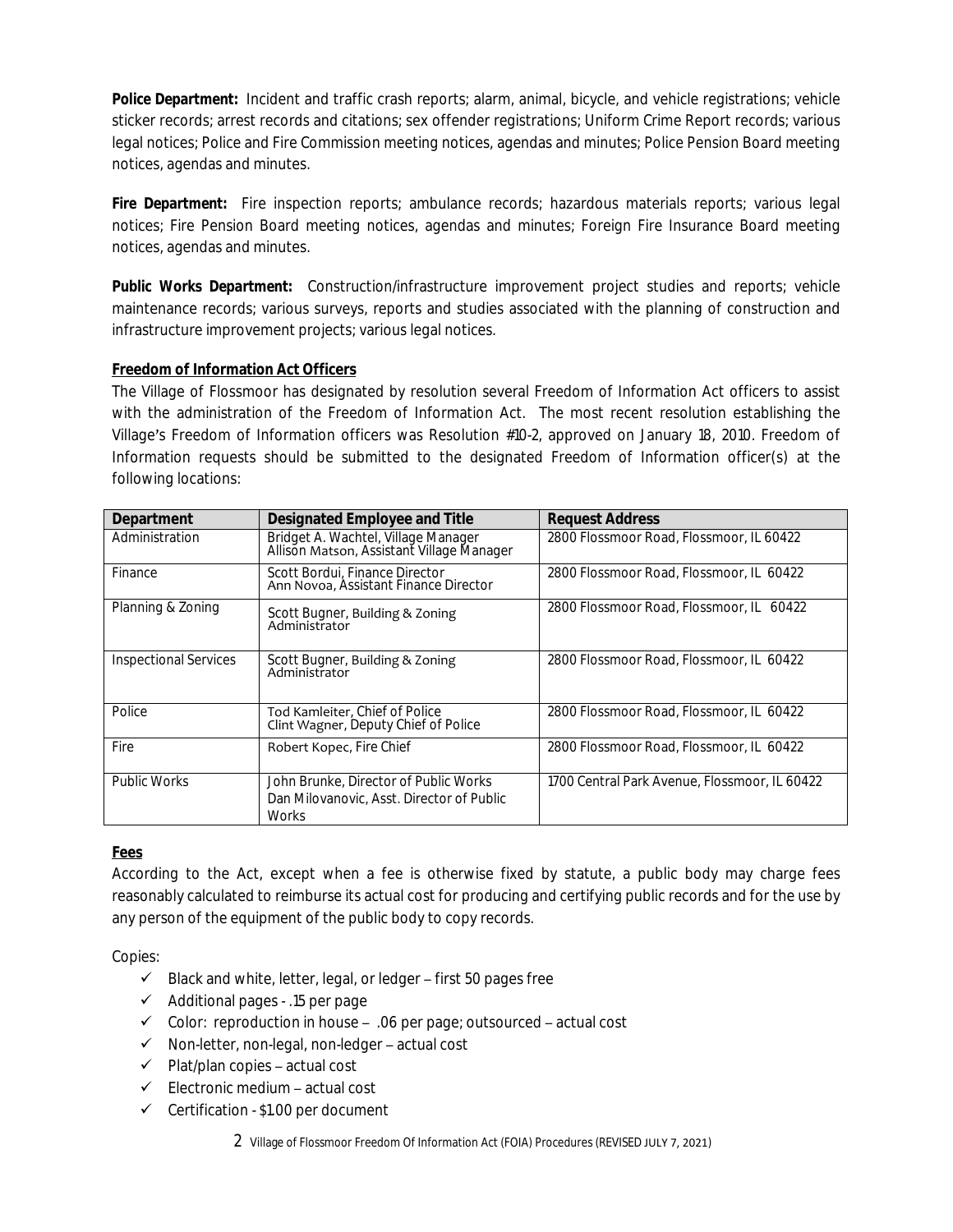# **Village Profile/Operating Budget/Facilities**

The Village of Flossmoor was incorporated in 1924 and operates under the council/manager form of government by ordinance and is a non-home rule community as defined by the Constitution. Flossmoor is located approximately thirty miles south of the City of Chicago in Cook County with a land area of 3.8 square miles and home to approximately 9,464 residents according to the 2000 Census. The Village's mission is to provide municipal services to enhance the quality of life for the residents of our community. Municipal services include police, fire, public works, planning and zoning, inspectional services, and general Village administration supported through the Village Manager's office and the Finance Department.

# *Fiscal Year 2019 General Fund Budget (May 1, 2018 through April 30, 2019)* - \$13,950,064 *Number of Active, Full-time Equivalent Employees* – 73.65

# **Facilities**

Village Hall – 2800 Flossmoor Road, Flossmoor, IL 60422 Police Department – 2800 Flossmoor Road, Flossmoor, IL 60422 Fire Department – 2800 Flossmoor Road, Flossmoor, IL 60422 Public Works Department – 1700 Central Park Avenue, Flossmoor, IL 60422

# **Organizational Structure**